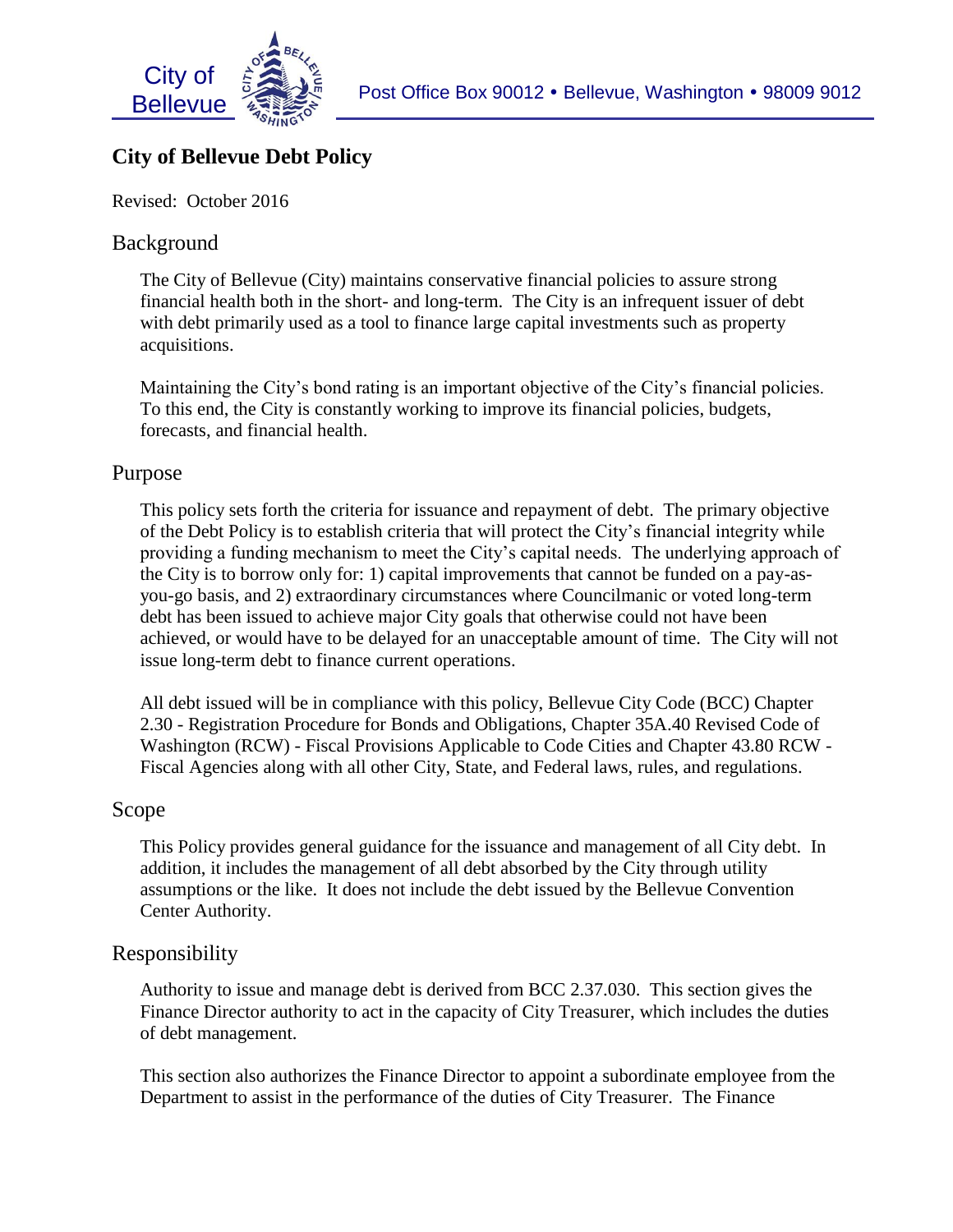



Director has appointed the Investment and Debt Manager to act as the Debt Manager to assist<br>in the detical debt investors interest assuments which is a second state of the debt which debt in the duties of debt issuance, interest payments, principal repayments and other debt-related activities.

The Finance Director is responsible for assuring that the activities related to the issuance and payment of bonds or other obligations not jeopardize the bond rating.

# Budgeting and Capital Planning

The City shall develop and maintain a capital planning process such as the biennial Capital Investment Program Plan for consideration and adoption by the City Council as part of the City's budget process. The Finance Department is responsible for coordinating and analyzing the debt requirements. This will include timing of debt, calculation of outstanding debt, debt limitation calculations and compliance, impact on future debt burdens, and current revenue requirements.

Prior to issuance of debt, the City will prepare revenue projections, such as the biennial budget or the Financial Forecast, to ensure that there is adequate revenue to make principal and interest payments.

# Types of Long-Term Debt

The following is a description of the types of long-term debt the City may issue:

**1.** General Obligation

This debt is backed by the full faith and credit of the City. The State RCW limits this debt to 2.5% of the assessed valuation of the City for each of three purposes:

a. General Purposes

Debt issued in this category can be used for any purpose allowed by law.

#### *Non-Voted*

The City Council may authorize the issuance of general obligation debt up to 1.5% of the City's assessed value without a vote of the public as long as there is an available source of funding to pay the debt service. This funding source can be the diversion of an existing revenue source or a new revenue coming from the enactment of a new tax or other revenue source. The debt can take the form of bonds, bond anticipation notes, lease-purchase agreements, conditional sales contracts, certificates of participation, or other forms of installment debt.

#### *Voted*

The City Council may place any general obligation debt issue before the electorate. According to State law, if a debt issue is placed before the City's electorate, it must receive a 60% or greater yes vote and have a turnout of at least 40% of those voting at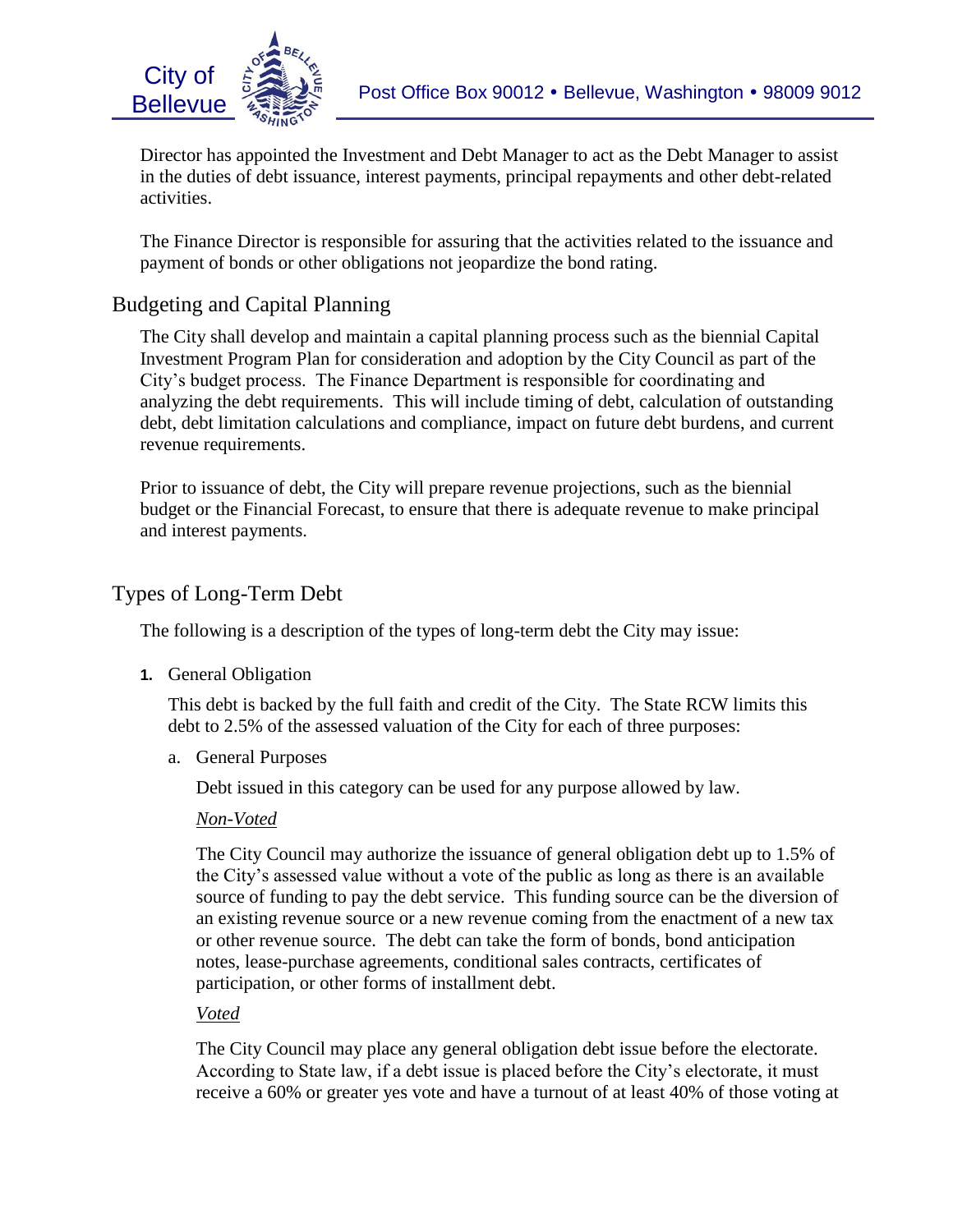

the previous general election. Voted issues are limited to capital purposes only.

b. Open Space and Parks

Debt issued in this category must be used for park and open space and/or recreation facilities. All debt in this category must be approved by the voters.

c. Utilities

Debt issued in this category must be used for utility infrastructure. All debt in this category must be approved by the voters.

2. Revenue Debt

Revenue bonds are generally payable from a designated source of revenue generated by the project which was financed. No taxing power or general fund pledge is provided as security. Unlike general obligation bonds, revenue bonds are not subject to the City's statutory debt limitation nor is voter approval required.

3. Local Improvement District (LID) Debt

LID bonds are payable solely from assessments of property owners within the local improvement district. Similar to revenue debt, no taxing power or general fund pledge is provided as security, and LID bonds are not subject to statutory debt limitations.

The debt is backed by the value of the property within the district and a LID Guaranty Fund. The LID Guaranty Fund is required by State law.

- 4. Other Financing Contracts and Loan Programs
	- a. Lease purchase or financing contracts are payment obligations that represent principal and interest components for which the City receives the property after all payments are made.
	- b. Local Option Capital Asset Lending (LOCAL) Program is available for use by the City through the Office of the State Treasurer under RCW 39.94. It is a financing program that allows pooling by the State equipment financing and certain real estate project needs into larger offerings of securities, and allows local government agencies the ability to finance equipment or real estate needs through the State Treasurer's Office subject to existing debt limitations and financial considerations.
	- c. Public Works Trust Fund Loans are loans from the Public Works Board, authorized by state statute, RCW 43.155 to provide low interest loans, on a competitive basis, to help local governments address critical infrastructure needs for water, stormwater, roads, bridges, and solid waste/recycling systems.

# Short-Term Debt and Interim Financing

The City may utilize short-term borrowing in anticipation of long-term bond issuance or to fund cash flow needs in anticipation of tax or other revenue sources.

In accordance with BCC 3.37.070, the Finance Director is authorized to make loans from one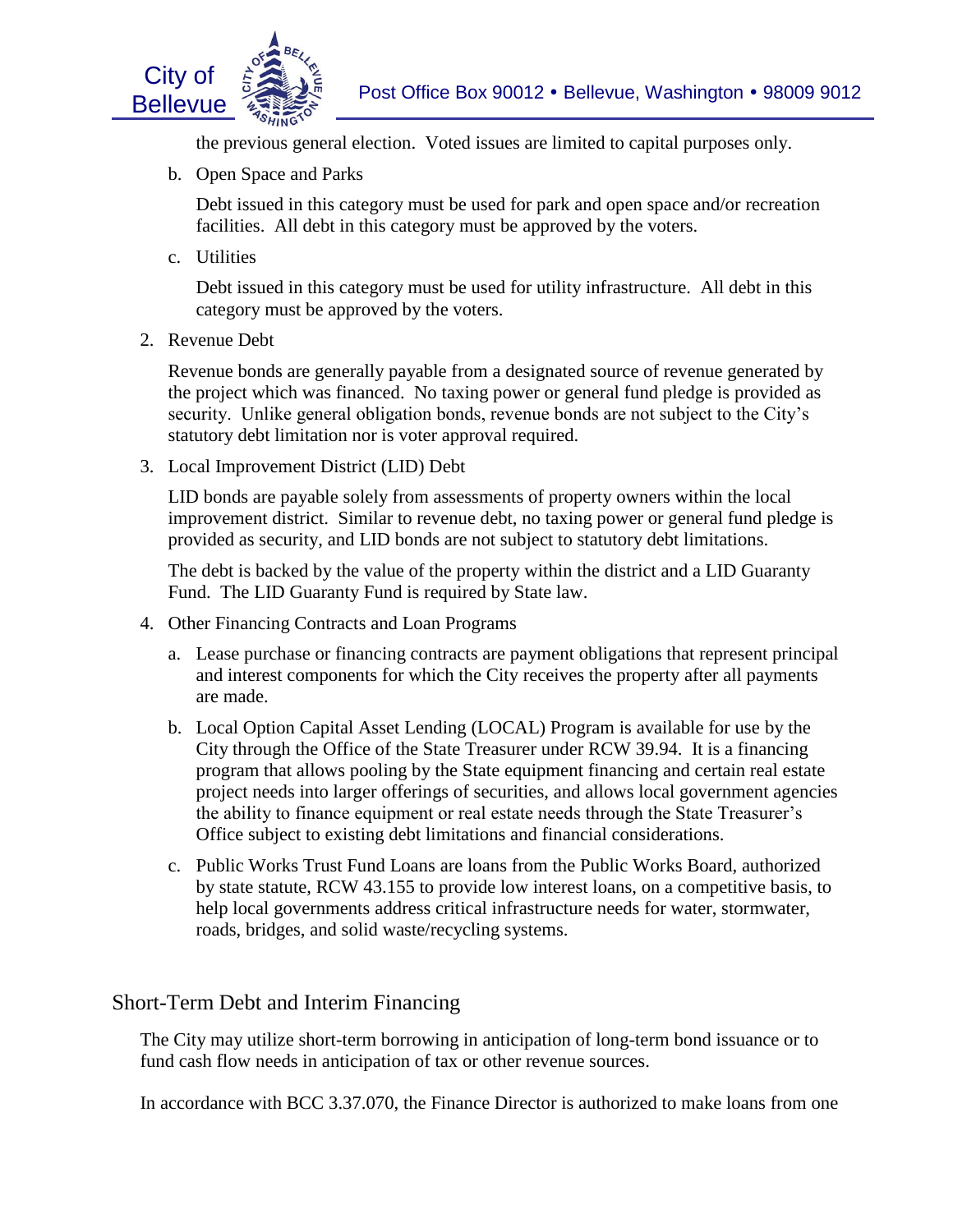

; City fund to another City fund for periods not exceeding six months. The Finance Director or designee is required to assure that the loaning fund will have adequate cash balances to continue to meet current expenses after the loan is made and until repayment from the receiving fund.

# Limitation of Indebtedness

In addition to the limitations required by the RCW, the City's indebtedness is further limited by this policy to assure strong financial health. The limitations are applied to the assessed value of the City to arrive at a dollar value of indebtedness. For example, the 2015 assessed valuation used to determine the 2016 property tax levy was \$44.43 billion, and the statutory limitation for general obligation debt is 2.5%. Therefore, the City's statutory debt limitation is \$1.11 billion. The following matrix shows the general limitation by type of debt. These limitations may be modified by the City Council up to the statutory limitation at the Council's discretion.

| <b>Type of Debt</b>         | <b>Statutory</b><br><b>Limitations</b> | <b>Policy</b><br><b>Limitations</b> | 2016 Bellevue<br><b>Actual Used</b> |
|-----------------------------|----------------------------------------|-------------------------------------|-------------------------------------|
| General Obligation:         | 2.5%                                   | 1.75%                               | 0.64%                               |
| Non-Voted                   | 1.5%                                   | 1.0%                                | 0.64%                               |
| Voted                       | 1.0%                                   | 0.75%                               | $0.00\%$                            |
| <b>Open Space and Parks</b> | 2.5%                                   | 1.75%                               | 0.00%                               |
| <b>Utilities</b>            | 2.5%                                   | 1.75%                               | 0.00%                               |
| Revenue                     | no limit                               | no limit *                          | <b>NA</b>                           |
| Local Improvement District  | no limit                               | no-limit $*$                        | <b>NA</b>                           |

\* Revenue and LID debt is not limited because no taxing power or general fund pledge is provided as security.

#### Structure and Term of Debt

**2.** Debt Repayment

The City shall pay all interest and repay all debt in accordance with the terms of the bond ordinance. The maturity of bonds issued should be the same or less than the expected life of the project for which the bonds were issued. To the extent possible, the City will seek level or declining debt repayment schedules.

**3.** Variable-Rate Securities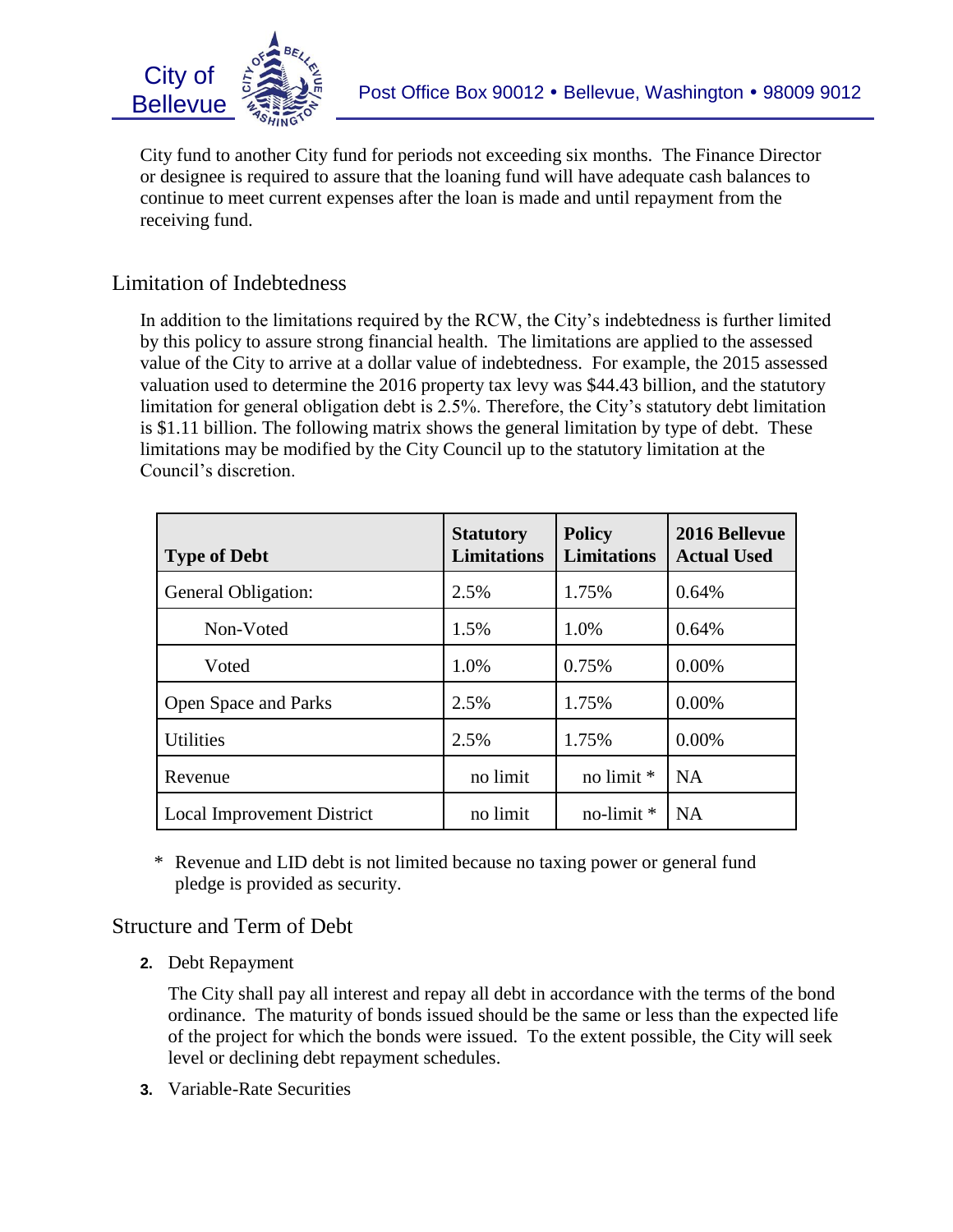

varies according to a pre-determined formula or results from a periodic remarketing of When appropriate, the City may choose to issue securities that pay a rate of interest that the securities. However, the City will avoid over use of variable-rate debt due to the potential volatility of such instruments.

## Professional Services

The City's Finance Department shall be responsible for the solicitation and selection of professional services that are required to administer the City's debt program.

**4.** Bond Counsel

All debt issued by the City will include a written opinion by bond counsel affirming that the City is authorized to issue the proposed debt. The opinion shall include confirmation that the City has met all city and state constitutional and statutory requirements necessary for issuance, a determination of the proposed debt's federal income tax status and any other components necessary for the proposed debt.

**5.** Financial Advisor

A Financial Advisor(s) will be used to assist in the issuance of the City's debt. The Financial Advisor will provide the City with objective advice and analysis on debt issuance. This includes, but is not limited to, monitoring market opportunities, structuring and pricing debt, and preparing official statements of disclosure.

**6.** Underwriters

An Underwriter(s) will be used for all debt issued in a negotiated or private placement sale method. The Underwriter is responsible for purchasing negotiated or private placement debt and reselling the debt to investors. Underwriter(s) will also be used for a competitive sale method. Under a competitive sale, underwriters will submit proposals for the purchase of the new issue of municipal securities electronically and the securities are awarded to the underwriter presenting the lowest true interest cost (TIC) according to stipulated criteria set forth in the notice of sale.

**7.** Fiscal Agent

A Fiscal Agent will be used to provide accurate and timely securities processing and timely payment to bondholders. In accordance with Chapter 43.80 RCW, the City will use the Fiscal Agent that is appointed by the State.

**8.** Other Service Providers

The Finance Director will have the authority to periodically select other service providers (e.g., escrow agents, verification agents, trustees, arbitrage consultants, etc.) as necessary to meet legal requirements.

#### Method of Sale

The City will generally issue its debt through a competitive process but may use a negotiated process under the following conditions.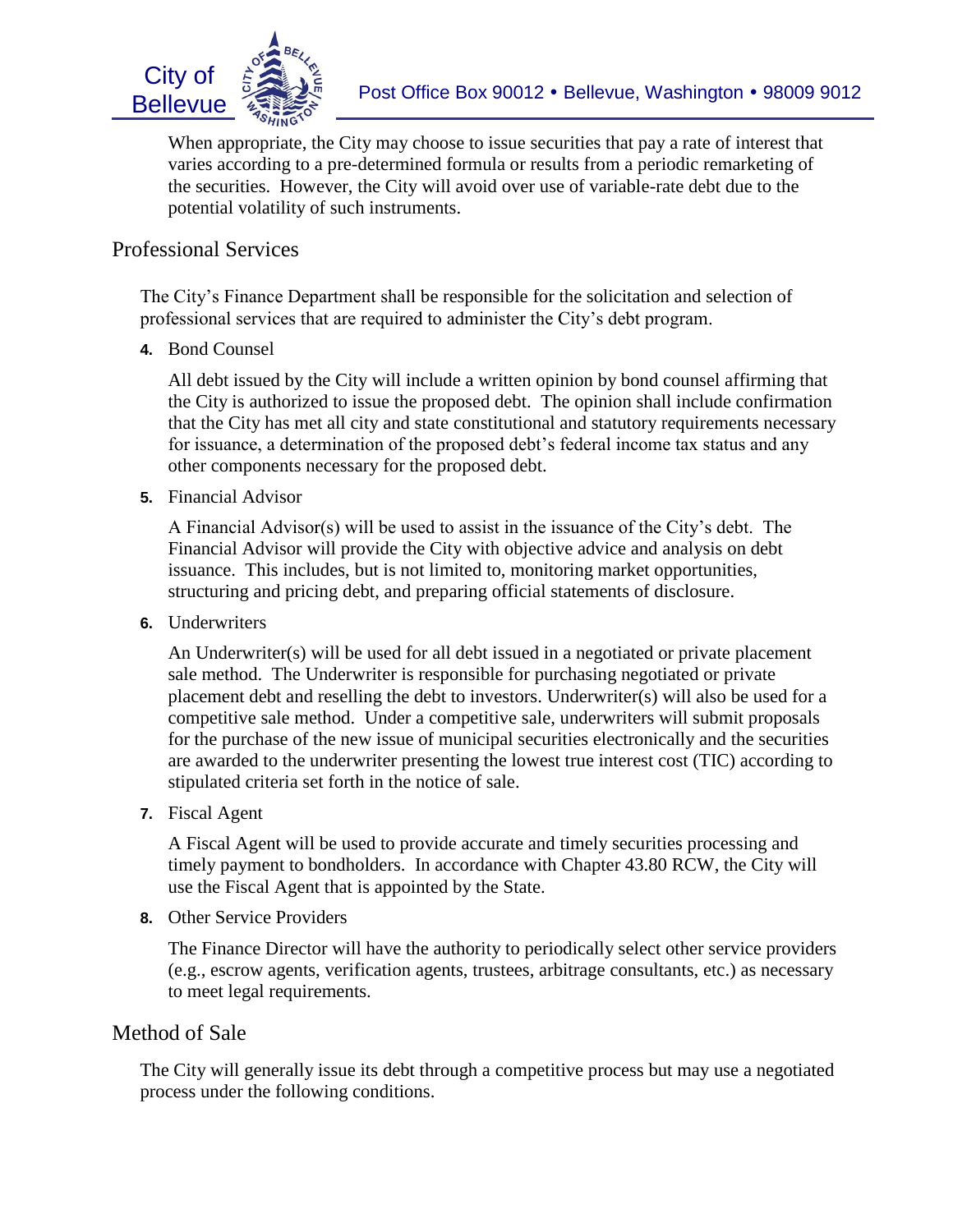

- The bond issue is, or contains, a refinancing that is dependent on market/interest rate timing.
- At the time of issuance, the interest rate environment or economic factors that affect the bond issue are volatile.
- The nature of the debt is unique and requires particular skills from the underwriter(s) involved.
- The debt issued is bound by a compressed time line due to extenuating circumstances such that time is of the essence and a competitive process cannot be accomplished.

# Credit Ratings

The City will maintain good communication with bond rating agencies about its financial condition. This effort will include providing periodic updates on the City's general financial condition, coordinating meetings, and presentations in conjunction with a new issuance. The City will continually strive to maintain the highest possible bond ratings by improving financial policies, budgets, forecasts and the financial health of the City.

Credit enhancements may be used to improve or establish a credit rating on a City debt obligation. Credit enhancements should only be used if cost effective.

#### Refunding Debt

A debt refunding is a refinance of debt typically done to take advantage of lower interest rates. Unless otherwise justified, such as a desire to remove or change a bond covenant, a debt refunding will require a present value savings of three percent of the principal amount of the refunding debt being issued.

#### Investment of Bond Proceeds

# **The City will comply with all applicable Federal, State and Contractual restrictions regarding the investment of bond proceeds including the City of Bellevue Investment Policy.**

## Arbitrage Rebate Monitoring and Reporting

The City will, unless otherwise justified, use bond proceeds within the established time frame pursuant to the bond ordinance, contract or other documents to avoid arbitrage. Arbitrage is the interest earned on the investment of the bond proceeds above the interest paid on the debt. If arbitrage occurs, the City will pay the amount of the arbitrage to the Federal Government as required by Internal Revenue Service Regulation 1.148-11. The City will maintain a system of recordkeeping and reporting to meet the arbitrage rebate compliance requirement of the IRS regulation. For each bond issue not used within the established time